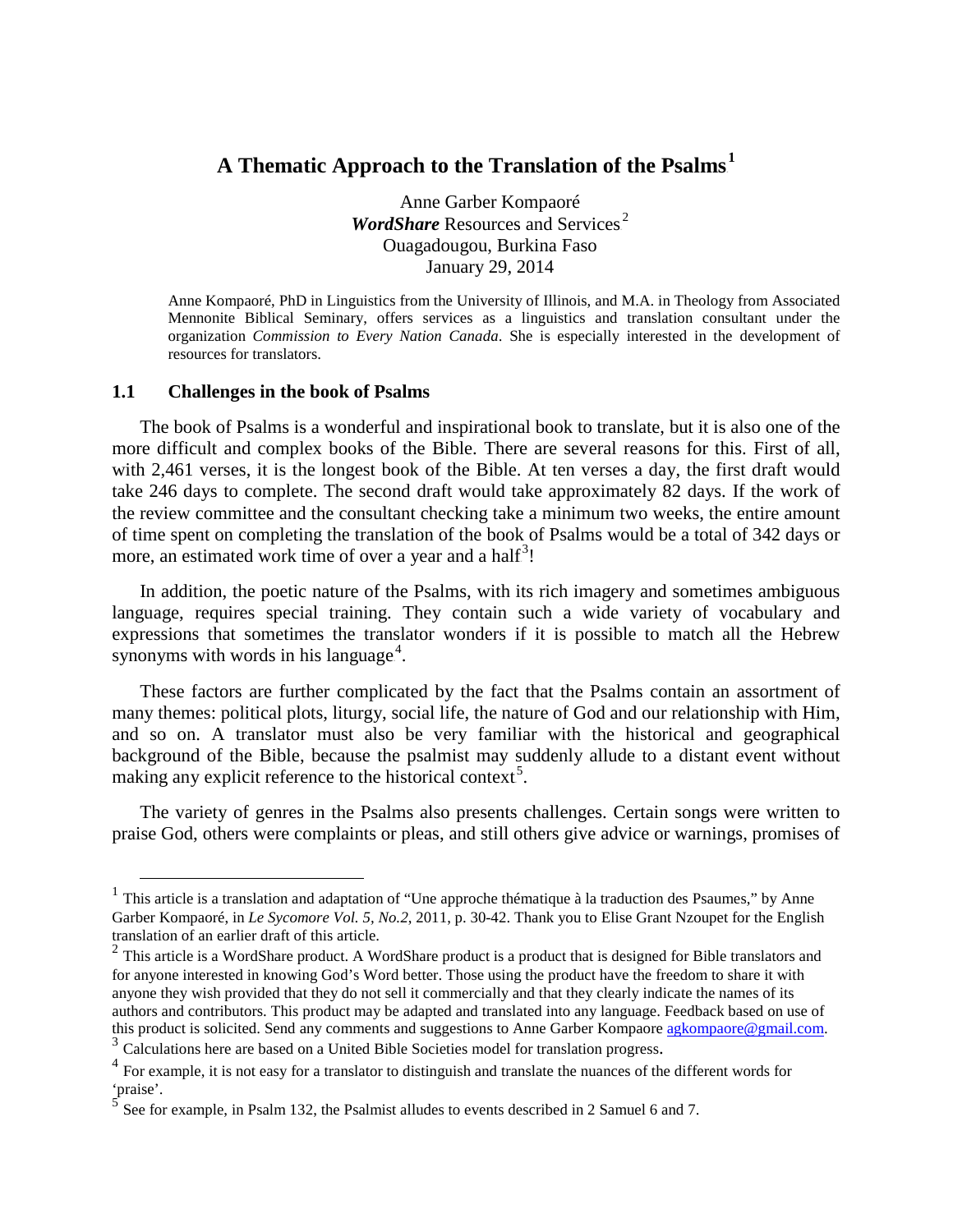blessing or threats of punishment. This complexity constitutes yet another layer of difficulty for the translator, especially if he decides to translate them in canonical order (i.e numerical order), starting with Psalm 1. This first Psalm gives advice. In contrast, Psalm 2 talks about nations plotting against God's chosen people, while Psalm 3 describes how the psalmist trusts in God in a dangerous situation. Psalm 4 and onwards call on God for help. If a translator translates a Psalm according to its canonical order, the genre and language change so frequently that he/she struggles to remember how he translated certain key words and expressions of a Psalm of the same genre some weeks or days earlier.

However, as we read through the Psalms, we recognize that the themes and the vocabulary are often repeated. For example, Psalm 8 is the first of many praise Psalms; Psalm 10 has the same theme of calling on God for help as Psalm 4. Because of these repeated themes, the suggestion arose to regroup the Psalms according to genres and themes in order to facilitate translation. If one translates by grouping all the Psalms with the same themes, he/she will be able to exegete the passages with the same vocabulary and discourse features together, producing a higher quality text with a higher consistency in the translation of terms and expressions. Furthermore, the translation will be done more rapidly since repeated expressions will come in quick succession within the thematic group, facilitating rapid recall and, in some cases, copying and pasting.

This article presents an organization of the Psalms by genre and by theme, which will facilitate both the exegesis and the translation task. We propose that, instead of translating the Psalms in canonical order, the translators translate them in order of their genres and themes. The task remains to classify the Psalms in a way that would best suit the needs of the translator.

#### **1.2 Classifying the Psalms by genre and theme**

There are several ways in which scholars have classified the Psalms.<sup>6</sup> Each classification follows certain criteria: theological theme, historical context, literary form, etc. In the biblical text itself, there are organizational indications at the beginning of a number of Psalms, identifying the author, a particular collection, the historical context of the composition, and sometimes the accompanying instruments or the melody to which the Psalm must be sung.

The most useful classification for translators is that which groups the Psalms according to discourse type, communication goal, grammatical features, themes, and vocabulary.

The first and primary criterion is classification according to the **communicative goal** of the Psalm: Is it written to praise God (Ps 8), to ask for God's help (Ps 4), to teach (Ps 1), to invite God to bring forth judgment (Ps 2), to express joy (Ps 138) or distress (Ps 13), or to give a promise (Ps 89) or some information? This classification allows us to group together the Psalms which share the same or similar characteristics of *discourse, language, and grammar*.

 <sup>6</sup> For a survey of the different classifications of the Psalms, see Afred Kuen, *Encyclopédie des difficultés bibliques : Vol. 3, Livres Poétiques.* Saint-Légier : Éditions Emmaüs, 2009, p. 247-251 and Philip S. Johnston and David G. Firth, eds. *Interpreting the Psalms: Issues and approaches*. Leicester: APPOLLOS, 2005, p. 295-300. Our classification here most closely resembles that of W.H. Bellinger, *Psalms : Reading and Studying the Book of Praises*. Peabody: 1990.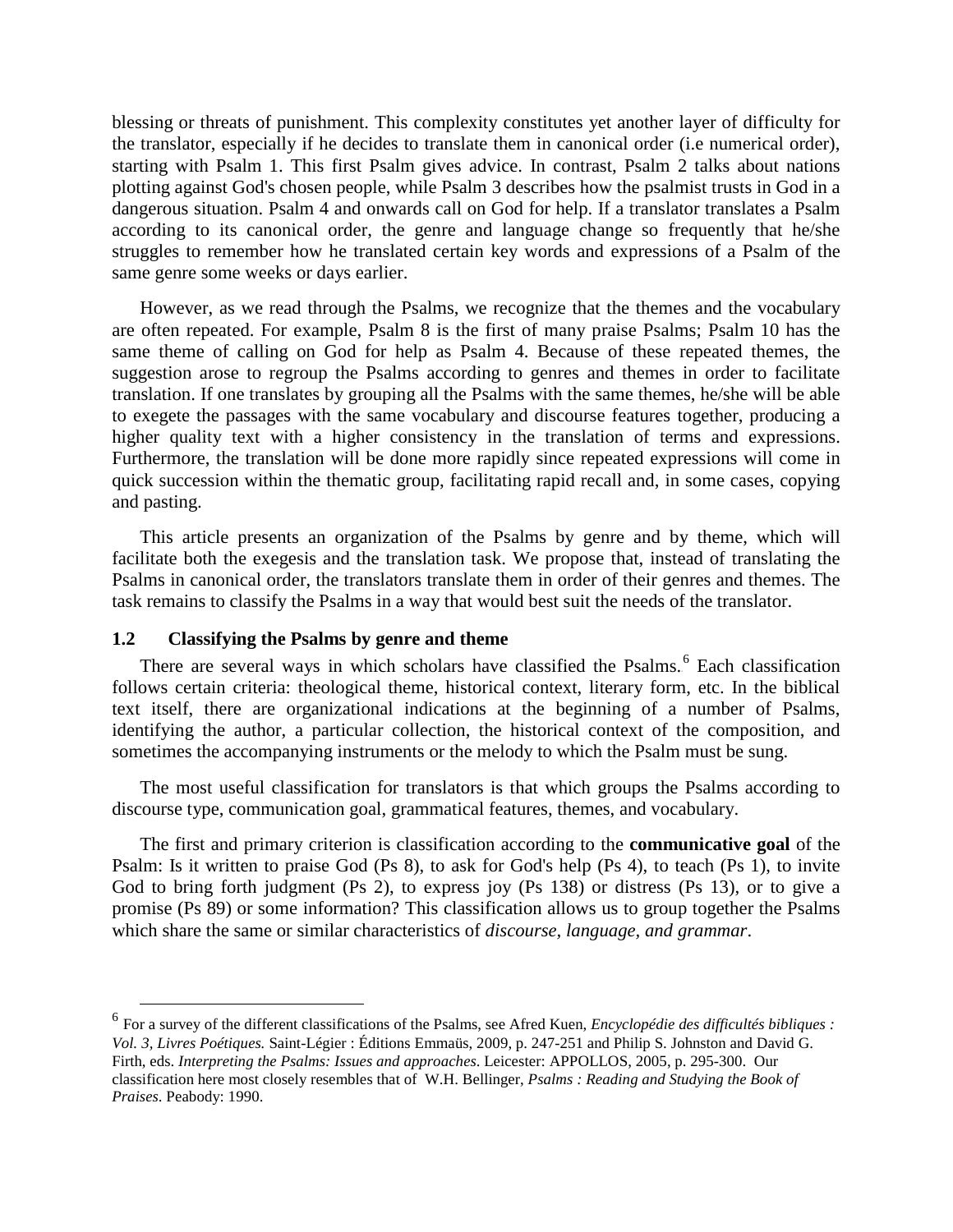A secondary criterion classifies Psalms according to **theme** or the content of the Psalm. It answers questions such as: Why does the psalmist praise the Lord? What kinds of needs motivate a request? What does it teach? What information does it give? This type of classification groups together Psalms which share the same *vocabulary*.

There are several **communcation goals** in the book of the Psalms. The most widespread category is **praise** to God. The majority of the Psalms have at least one verse or two that constitutes praise, but there is a large group of Psalms of which the primary classification is praise<sup>7</sup>, for example, Psalms 111, 113, and 117. Once a few praise psalms have been translated, it will be easier to translate other poems of the same type.

A second widespread category is **didactic**, for example, Psalms 1, 15, and 112. This type of Psalm offers teachings, exhortations, words of wisdom and warnings, sometimes words of blessing and condemnation. Not many Psalms are purely didactic but many of them contain didactic verses.

The third large category is **petition**, which includes any supplication or requests addressed to God. Indeed, these Psalms outnumber all the praise Psalms and didactic Psalms combined. They are also more complex than the others, for they often contain didactic portions, praises and petitions. If a translator translates the praise and didactic Psalms first, the translation of the petition Psalms will be made easier.

Finally, there is a small category of **wish** or **promise** Psalms, which often deal with themes of royalty and Jerusalem.

Each large category has its typical themes. For example, the praise Psalms highlight the following topics about God: His creative acts, His relationship with His creation, and His holiness. The didactic Psalms talk about people's good or bad behavior and the consequences of their behavior. The petitions express the need for help as well as pleas for forgiveness. $8$ 

### **2. Translation by genre and theme**

In order to facilitate a thematic approach to the translation of the Psalms, the Psalms have been grouped together in lists below. In each group, the short, simple Psalms are presented before the longer more complex Psalms. The number of verses in each Psalm is indicated in parentheses.

For each genre, a number of typical features concerning its organization, themes, and language are presented. Translators would do well to familiarize themselves with these features in order to optimize the quality of the translation.

### **2.1 Psalms of praise**

Most praise psalms contain a particular type of vocabulary:

1. **Terms to express praise,** for example: *rejoice, sing, bless, celebrate, psalms, exalt, praise, lift up God's name, call on His name, dance, exult…*

 $<sup>7</sup>$  Some scholars use the term 'hymns' for praise songs.</sup>

<sup>&</sup>lt;sup>8</sup> A dominating theme throughout all the categories of Psalms is the theme of "the enemy".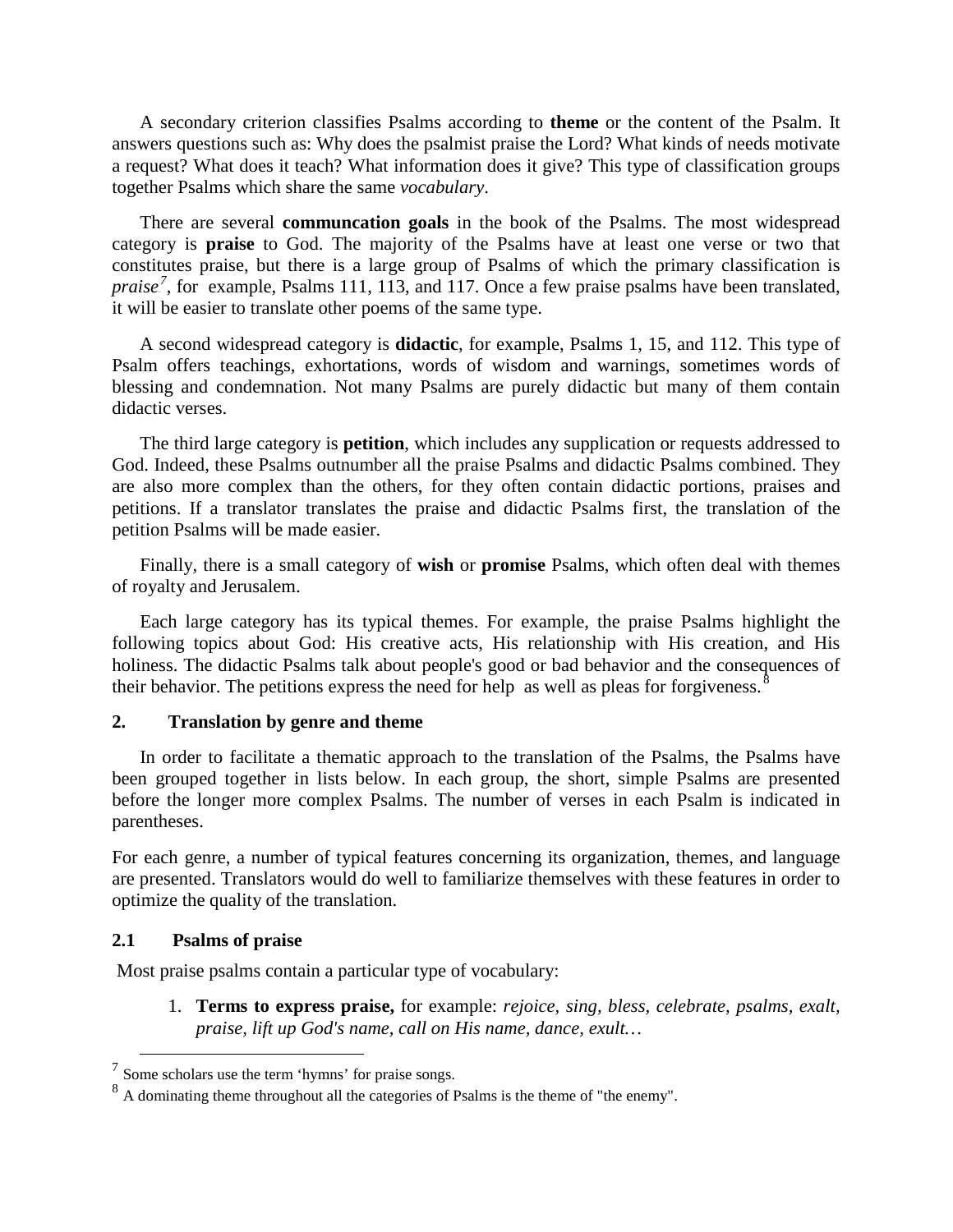- 2. **Expressions of joy:** *jubilation, pleasure, cheerfulness*
- 3. **Terms concerning the glory of God:** *glory, great, splendor, king, holy name, your pride, my glory, radiance, eternal, fearsome, good, beautiful, supreme…*
- 4. **Terms concerning the character of God:** Ps 89.14-19): *faithfulness, justice, salvation, trustworthy, help, shelter, protection, grace, loyalty, righteousness, giving, deliverer, holy, shield, wisdom, sacred, strength, power, steadfastness, truth, goodness, compassion, fairness, integrity…*
- 5. **Reasons for praising God:** *His creation, His goodness and loyalty towards His people, His justice, life…*

| <b>Organization and themes</b> | Psalm 113                                           |
|--------------------------------|-----------------------------------------------------|
| Call/Expression of praise      | 1 Praise the LORD!                                  |
|                                | <i>Praise, O servants of the LORD,</i>              |
|                                | praise the name of the LORD!                        |
|                                | 2 Blessed be the name of the LORD                   |
|                                | from this time forth and forevermore!               |
|                                | 3 From the rising of the sun to its setting,        |
|                                | the name of the LORD is to be praised!              |
| The glory of God               | 4 The LORD is high above all nations,               |
|                                | and his glory above the heavens!                    |
|                                | 5 Who is like the LORD our God.                     |
|                                | who is seated on high,                              |
|                                | 6 who looks far down on the heavens and the earth?. |
| Reasons for praising the Lord  | 7 He raises the poor from the dust                  |
|                                | and lifts the needy from the ash heap,              |
|                                | 8 to make them sit with princes,                    |
|                                | with the princes of his people.                     |
|                                | 9 He gives the barren woman a home,                 |
|                                | making her the joyous mother of children.           |
| Call/Expression of praise      | Praise the LORD!                                    |

Psalm 113 is a good example of a Psalm of praise (ESV)

The praise Psalms are subdivided according to four **major themes,** which consist of reasons for praising the Lord:

- 1. **God of the universe:** Psalms whose major theme is the activity of creation, or other acts of God such as the rain, earthquakes, etc.
- 2. **God, King of the world:** Psalms whose language relates to God's domination over people groups, His power, His acts of bringing freedom and justice, etc.
- 3. **God and the people of Israel:** specific historical recall of the way God acted towards His people.
- 4. **God in His sanctuary:** Psalms which speak especially about the presence of God, either in the temple or in heaven.

#### **Suggested order for the translation of the praise Psalms:**

Here is the suggested order for translating Psalms of praise. The number of verses for each Psalm is indicated in parentheses.

1. God of the universe: 148 (14); 147 (20); 29 (11); 8 (10); 104 (35). (See also 18.8-16; 19.2-7; 33.6-15; 65.6-14; 74.12-17; 77.17-20; 89.6-14; 136.2-9).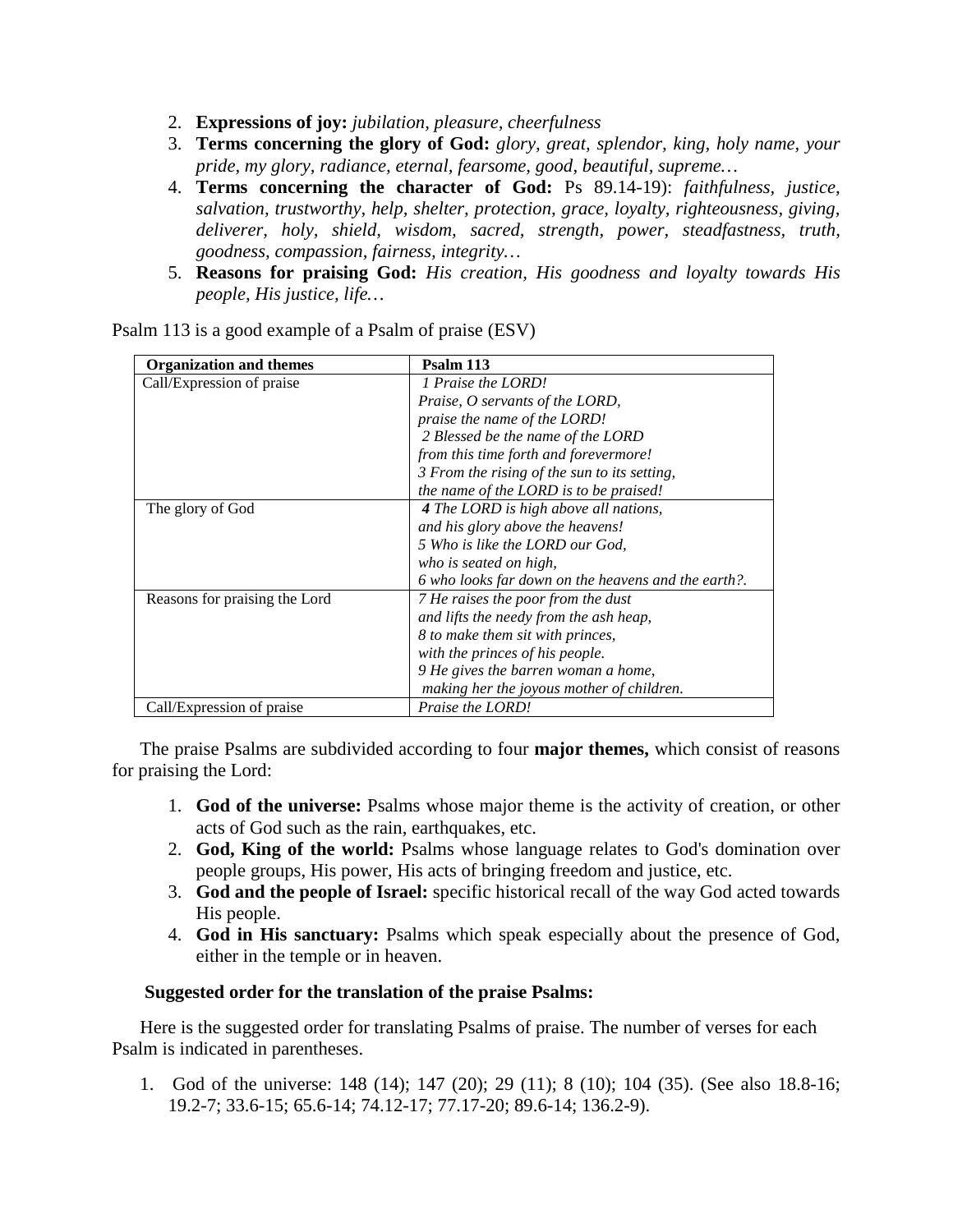- 2. God is King: 117 (2); 47 (10); 76 (13); 93 (5); 96 (13); 97 (12); 98 (9); 99 (9); 113 (9); 145 (21); 146 (10); 149 (9). (See also 9.5-9; 22.28-32; 24.7-10; 86.8-10; 102.13-23).
- 3. God in the history of His people: 111 (10); 114 (8); 135 (21); 136 (26); 105 (45). (See also 44.2-4; 68.8-15; 80.9-17; 77.6-21, 78.3-72; 106.6-46).
- 4. God in His sanctuary or in Jerusalem 134 (3); 100 (5); 150 (6); 63 (12); 84 (13) 48 (15); 87 (7); 122 (9); (See also 27.4-6; 68.16-19, 25-32; 74.2-8; 132.1-10).
- 5. A complex praise poem**:** 68 (36).

# **2.2 The didactic Psalms**

The language of the didactic Psalms is quite varied. They speak of the knowledge and wisdom of God, and of His laws. They also give advice and exhortations about good behavior, which leads to a life of blessing, as well as describing in detail the activities of sinners and the judgment that awaits them. Psalm 1 is a good example:

| <b>Organization and themes</b> | Psalm 1                                                |
|--------------------------------|--------------------------------------------------------|
| Declaration of blessing        | 1 Blessed is the man                                   |
| Bad behaviour                  | who walks not in the counsel of the wicked,            |
|                                | nor stands in the way of sinners,                      |
|                                | nor sits in the seat of scoffers;                      |
| Good behaviour                 | 2 but his delight is in the law of the LORD,           |
|                                | and on his law he meditates day and night.             |
| <b>Blessing</b>                | 3 He is like a tree planted by streams of water        |
|                                | that yields its fruit in its season,                   |
|                                | and its leaf does not wither.                          |
|                                | In all that he does, he prospers.                      |
| Judgment                       | 4 The wicked are not so.                               |
|                                | but are like chaff that the wind drives away.          |
|                                | 5 Therefore the wicked will not stand in the judgment, |
|                                | nor sinners in the congregation of the righteous;      |
| Knowledge of God/Blessing      | 6 for the LORD knows the way of the righteous,         |
| Judgment                       | but the way of the wicked will perish.                 |
|                                |                                                        |

A lot of didactic terms are also found in other types of Psalms, notably in petitions and praises. Here are some of the frequently used didactic expressions in the Psalms: *words of wisdom, reveal His words, poem, riddle, warn, advise, instruct, make known, enlighten, give intelligence, learn, led by your counsel, direct, show the way, to prepare the way, shepherd, light, take someone's right hand, law, testimony, commandments, covenant, instructions, rule, statute, etc.*

For the work of translation, this group is subdivided into several major themes:

- 1. **The knowledge of God:** Psalms which speak about the knowledge and the wisdom of God.
- 2. **God's instruction:** Psalms which speak about the God's laws and instructions.
- 3. **Good behavior and its consequences:** Psalms which deal with the good actions of human beings and with the divine blessing that ensues. Since the topic of 'confidence in God' makes up the major part of a few Psalms, these have been grouped separately.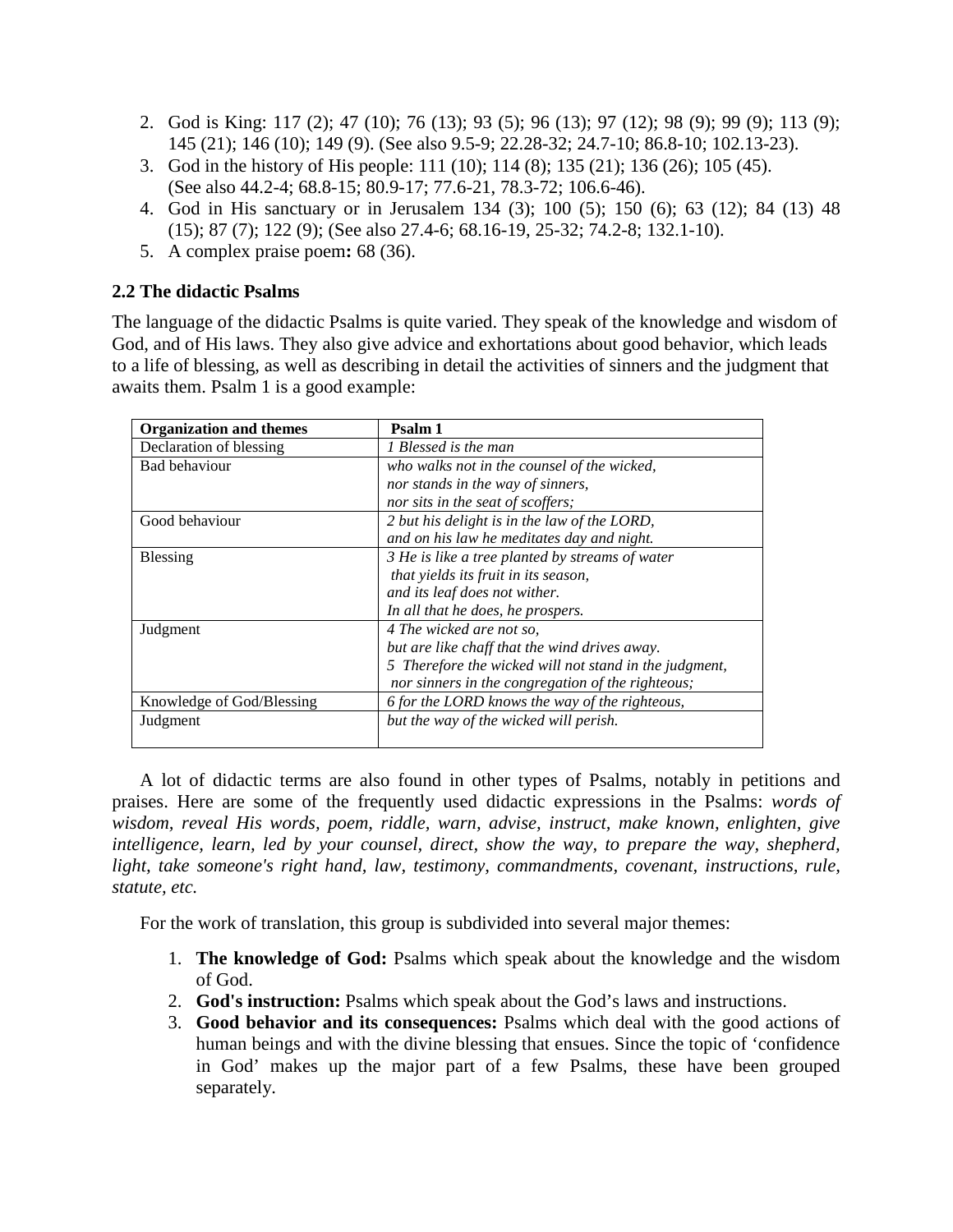4. **Bad behavior and its consequences:** Psalms which deal with the bad actions of human beings, and with the divine judgment against sinners. This group can be subdivided according to following themes: confidence in riches and idols, acts of injustice, the enemy's actions, and rebellion (of the Israelites).

The list of the didactic psalms ends with a little group in which we also find some expressions of praise.

### **Suggested order for the translation of the Didactic Psalms**

- 1. The knowledge of God: 139 (24) (See also: 33.13-15; 94.7-11).
- 2. God's instruction: 119 (176); (See also: 19.8-13).
- 3. Good behavior/blessing: 15 (5); 112 (10); 125 (5); 127 (5); 128 (6); 133 (3). (See also: 24.3-6, 34.8-23)
- 4. Confidence/Trust: 131 (3); 23 (6); 46 (12); 62 (13).
- 5. Bad behavior/judgment: 1 (6).
	- a. Trust in the wrong things (riches, idolatry): 49 (21); 115 (18) (See also: 135.15-18).
	- b. The unjust, the enemy: 11 (7); 14 (7) = 53 (7); 50 (23); 52 (11); 37 (40); 73 (28); 58 (12); 75 (11); 82 (8); 94 (23); 26 (12); 101 (8); (See also 10.2-11).
	- c. Rebellion: 78 (72); 106 (48).
- 6. Didactic Psalms with praise 19 (15); 24 (10); 33 (22); 36 (13); 81 (17); 95 (11) (See also: 34.8-23).

#### **2.3 Psalms of petition and thanksgiving**

It may seem contradictory to combine the categories of 'petition' and 'thanksgiving', since they represent two different genres. It would seem more natural to group the thanksgiving and praise psalms together since they are so similar that it is sometimes difficult to tell the difference between them. However, thanksgiving is a special kind of praise: praise to God for responding to petitions and requests. As a result, thanksgiving and petition psalms contain the same *themes*. The subjects of petition are also the subjects of thanksgiving and therefore the two genres share a lot of the same vocabulary. Furthermore, there are several Psalms which contain a request followed by words of thanksgiving as is the case in Psalm 56 below. For these reasons, we suggest grouping them together.

The petition psalms contain several features in common: they often begin with a simple call for help or with a complaint in the form of a rhetorical question, such as, "Why, O LORD, do you stand far away?" (Ps 10.1).This can be followed by expressions of distress, and reasons for this distress (enemies, sickness, consequences of sin, exile, war, etc.)

The petition psalm often includes an expression of trust, as well as expressions of praise, and sometimes of thanksgiving accompanied by a vow. A vow is a promise to do something if God answers the petition. In some petition psalms, there are also didactic verses, affirmations of innocence, a confession of sin or recognition of the fragility of human life. Psalm 56 is a typical example of a petition: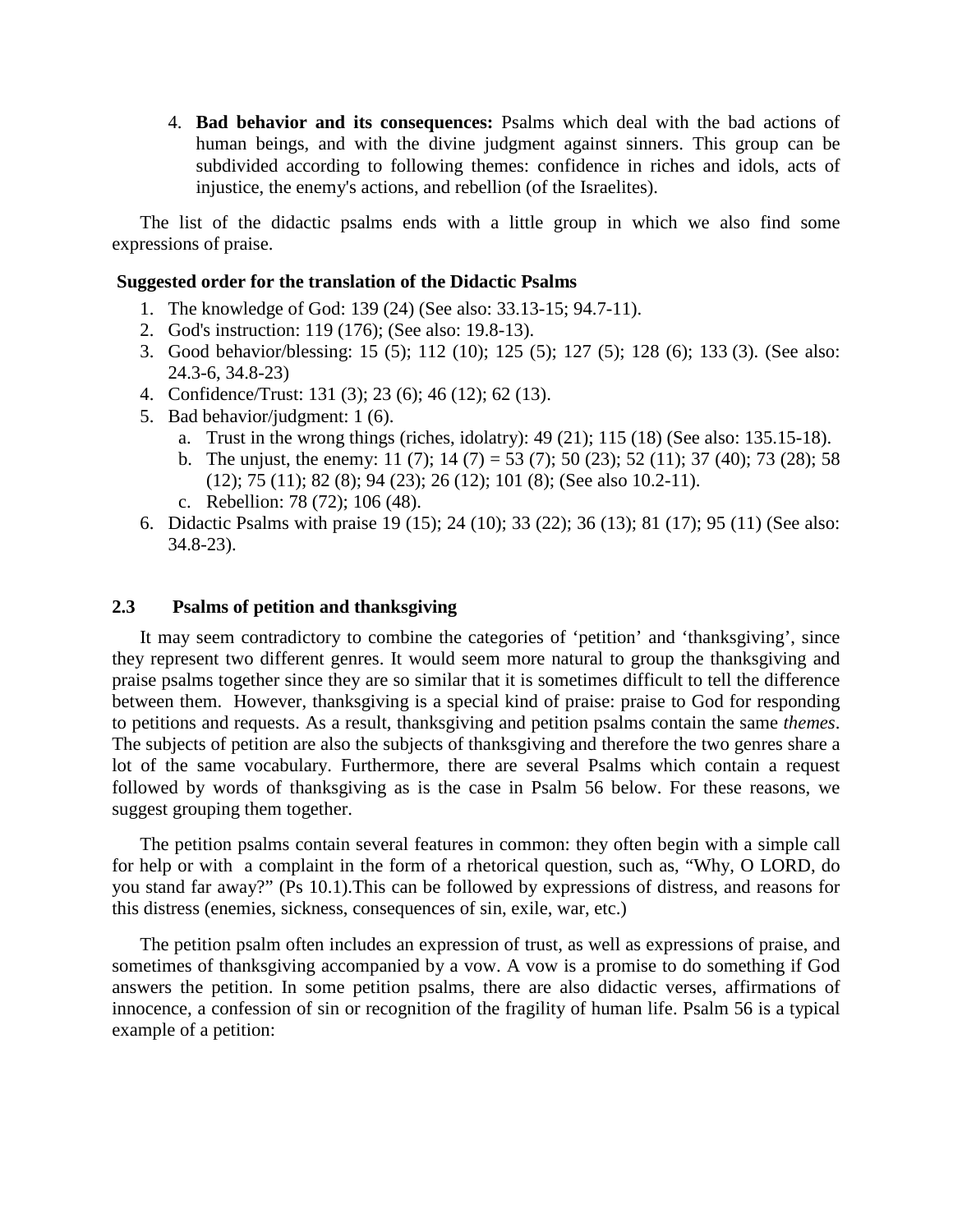| <b>Organization and themes</b>  | Psalm 56                                         |
|---------------------------------|--------------------------------------------------|
| Call                            | 1 Be gracious to me, O God                       |
| Complaint/Situation that brings | for man tramples on me;                          |
| about the petition              | all day long an attacker oppresses me;           |
|                                 | 2 my enemies trample on me all day long,         |
|                                 | for many attack me proudly.                      |
| Confidence                      | 3 When I am afraid,                              |
|                                 | I put my trust in you.                           |
|                                 | 4 In God, whose word I praise,                   |
|                                 | in God I trust:                                  |
|                                 | I shall not be afraid.                           |
|                                 | What can flesh do to me?                         |
| Complaint (continued)           | 5 All day long they injure my cause;             |
|                                 | all their thoughts are against me for evil.      |
|                                 | 6 They stir up strife, they lurk;                |
|                                 | they watch my steps,                             |
|                                 | as they have waited for my life.                 |
|                                 | 7 For their crime will they escape?              |
| <b>Subject of the Petition</b>  | In wrath cast down the peoples, O God!           |
| Distress/Lamentation            | 8 You have kept count of my tossings;            |
|                                 | put my tears in your bottle.                     |
|                                 | Are they not in your book?                       |
| Confidence                      | 9 Then my enemies will turn back                 |
|                                 | in the day when I call.                          |
|                                 | This I know, that God is for me.                 |
| Praise                          | 10 In God, whose word I praise,                  |
|                                 | in the LORD, whose word I praise,                |
| Confidence                      | 11 in God I trust:                               |
|                                 | I shall not be afraid.                           |
|                                 | What can man do to me?                           |
| Promise/vow                     | 12 I must perform my vows to you, O God;         |
|                                 | I will render thank offerings to you.            |
| <b>Subject of thanksgiving</b>  | 13 For you have delivered my soul from death,    |
|                                 | yes, my feet from falling,                       |
|                                 | that I may walk before God in the light of life. |

A psalm of thanksgiving often begins with a proclamation of thanksgiving or an expression of praise, followed by an account of the psalmist's distress and of how God answered his request. The Psalm often ends with a promise to fulfill a vow in the presence of God's people. See, for example, Psalm 116.

The language of the petition may include the following expressions: *I lift my eyes towards you, hear me, I beseech you, I call on you, receive my prayer, turn towards me, I am waiting, lend me your hear, rise up, Lord do not keep silent, awaken, wake up*

Petition and thanksgiving psalms are grouped together and then subdivided according to two predominant themes: *petitions and words of thanksgiving for the help given*, and *petitions and words of thanksgiving for forgiveness and healing*. The psalms of these two major themes are then subdivided further, as seen below.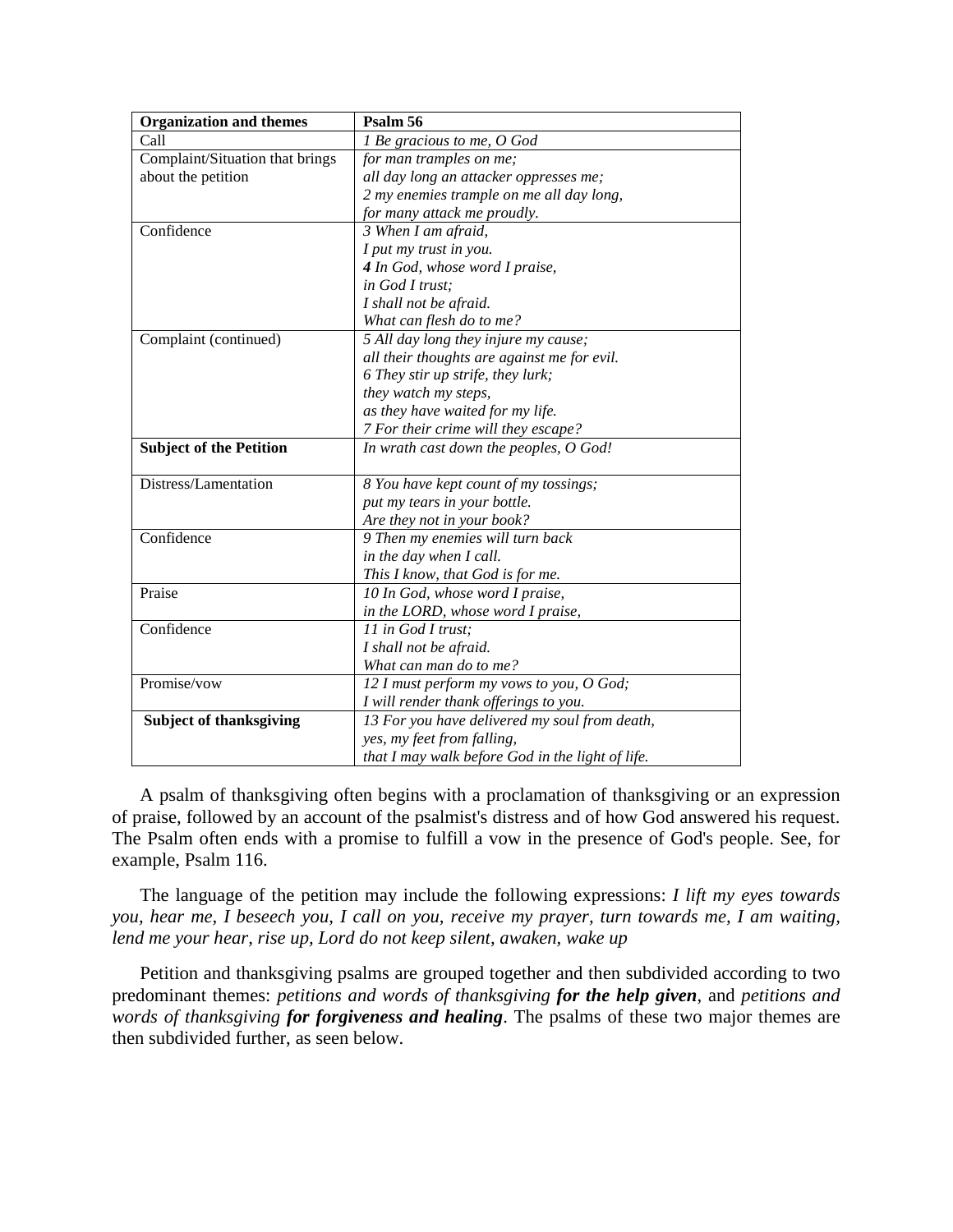## **I. Psalms of petition and thanksgiving for help**

- 1. **A call for help:** Psalms which cry out for help, but without giving a lot of details about the problem concerned.
- 2. **Distress:** Psalms which express acute distress, the psalmist complains extensively about his situation.
- 3. **Confidence:** Psalms which demonstrate an assurance that God will act
- 4. **Petition that God will judge one's enemies and those who are unrighteous:** This is the most important group. These psalms contain a lot of complaints about persecution from enemies, about wicked men oppressing the poor, etc. As a result, there are a lot of wishes and petitions for the destruction of those people. Another widespread theme throughout these psalms is the theme of shame and honor.
- 5. **Thanksgiving/praise for help:** Psalms that express thanksgiving towards God who answered a cry for help.

# **II. Psalms of petition and of thanksgiving for healing and forgiveness**

Prayers for healing and for forgiveness are grouped together because they are often found in the same psalm.

- 1. **The fragility of human life:** a theme that occurs frequently in the Psalms, especially in those psalms where the psalmist recognizes his own weaknesses.
- 2. **Chastisement/distress:** Psalms expressing distress which is often associated with a feeling of chastisement or punishment coming from God.
- 3. **Request for forgiveness and for healing:** Psalms which express the confession of sin.
- 4. **Thanksgiving/praise for forgiveness and healing:** Psalms which speak especially about life that has been revived. Among the words of praise there are also often words of instruction.

# **Suggested order for translation of the psalms of petition and of thanksgiving**

- 1. Petition and thanksgiving for help :
	- a. Cry for help: 4 (9), 61 (9), 141 (10), 142 (8), 144 (15), 86 (17), 31 (25), 71 (24), 102 (29), 123 (4), 126 (6)
	- b. Complaint/distress: 13 (6), 22 (32), 42 (12), 43 (5), 44 (27), 55 (24), 69 (37), 74 (23), 77, (21), 79 (13), 80 (20), 129 (8), 137 (9), (See also: 89:39-53, 102:4-12)
	- c. Confidence: 3 (9), 16 (11), 27 (14), 57 (12), (See also the same category in Didactic/good behavior above)
	- d. Request for judgment of the unrighteous/one's enemies: 5 (13), 7 (18), 10 (18), 12 (9), 17 (15), 28 (9), 54 (9), 56 (14), 59 (18), 60 (14) = 108 (14), 64 (11), 120 (7), 140 (14), 35 (28), 70 (6), 83 (19), 109 (31)
	- e. Thanksgiving/praise for help: 9 (21), 34 (23), 92 (16), 116 (19), 118 (28), 124 (8), 138 (8), 18 (51)
- 2. Petition and thanksgiving for forgiveness and for healing:
	- a. The fragility of human life: 90 (17) (See also: 39:5-7; 49:6-21; 103:14-16)
	- b. Chastisement/distress: 6 (11), 38 (23), 88 (19), 143 (12)
	- c. Request for forgiveness and for healing:  $39(14)$ ,  $51(21)$ ,  $130(8)$ <sup>\*</sup>,  $25(22)$ ,  $41(14)$ , 85 (14)  $*$  Ps 131 is the continuation of 130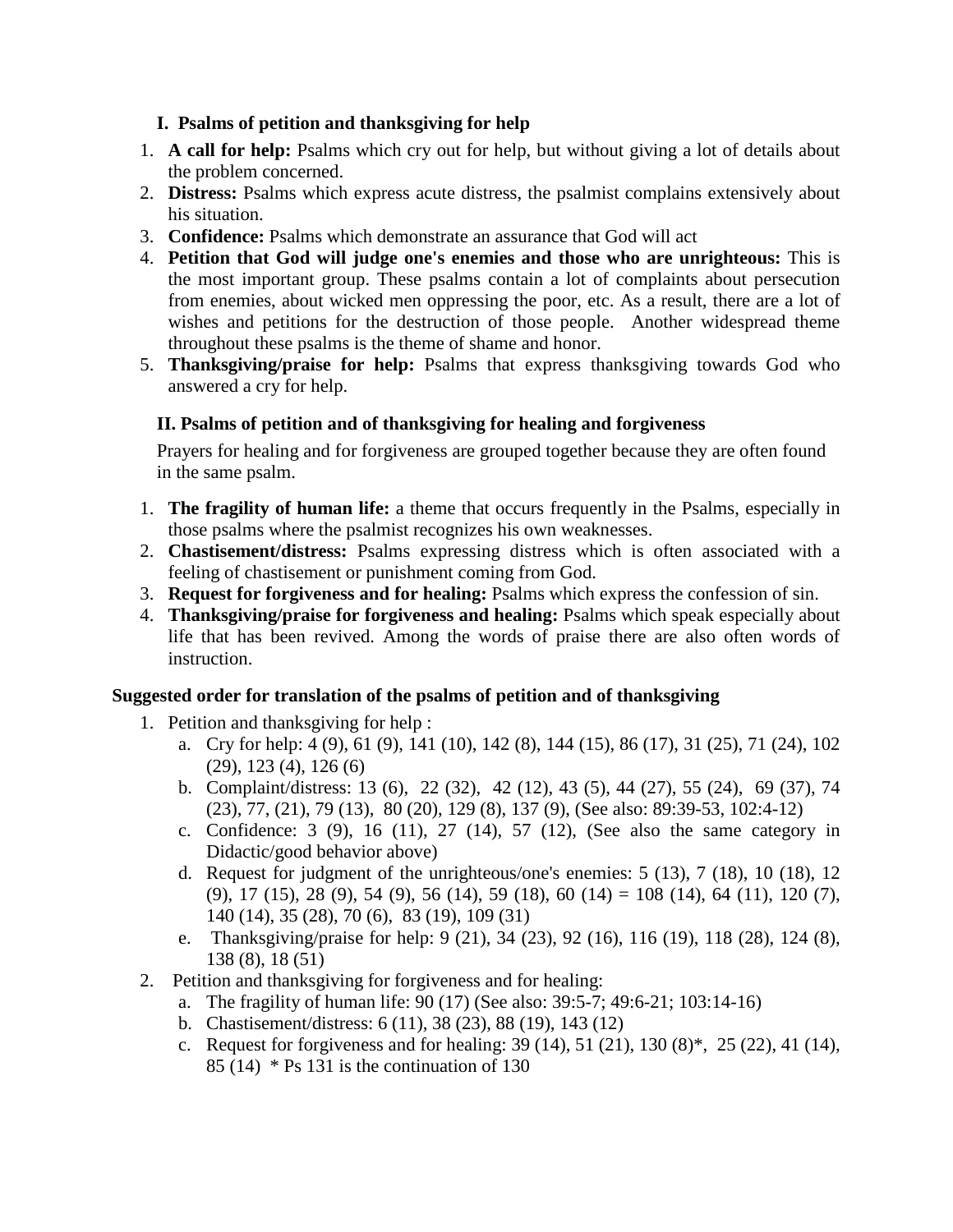d. Thanksgiving/praise for forgiveness: 30 (13), 40 (18), 32 (11), 65 (14), 66 (20), 103 (22), 107 (43)

#### **2.4 Psalms of wishes and promises**

A **wish** is a sort of indirect request, expressed in English by a third person imperative. An attentive translator will have already noticed wishes in other genres, especially in the category of petitions, where someone desires the destruction of his enemies (see for example, Ps 35.4-8, 19, 25-27; 69.7, 23-29; 109.6-15; 129.5-8)

**Promises** are also expressed in a variety of genres such as the petition, thanksgiving, and didactic psalms. Humans make promises to God in the form of an oath or a vow. In many of the petition and thanksgiving psalms, the psalmist often expresses a vow that he promises to fulfill once his petition is granted; for example, he promises to sing praises before God's people, to offer sacrifices, etc. (see for example Ps 50.14; 54.8; 56.13; 116.12-19). In the didactic psalms, there are promises that God makes to His people: He will do good to those who follow His ways; those who do not listen to Him will be punished.

The promises and wishes grouped together here speak of the city of Jerusalem and "God's anointed one", that is, the one God has chosen as king of Israel. God pronounces oaths concerning the king, and the people express their wishes for blessings for him. These Psalms are called the **Royal Psalms**. (Other psalms which deal with the theme of royalty have been classified with the petition and thanksgiving psalms (Ps 18; 61; 144) or with the didactic psalms (Ps 78.68-72; 101)).

Wishes and promises use the same verbal form in Hebrew, the imperfect form (*yiqtol)* of the verb*.* This verb form is the source of potential problems of ambiguity. Only the context will indicate whether the *yiqtol* verb expresses a wish or whether it expresses a promise. However, the context is not always clear, as is the case in Psalm 72. Certain versions translate the *yiqtol* in 72.2 as a promise (*He shall judge your people in righteousness, and your afflicted ones with*  justice.<sup>9</sup>); other versions translate this verse as a wish (*May he judge your people with* righteousness, and your poor with justice!<sup>10</sup>). Grouping the psalms with these potential ambiguous interpretations could help translators to reflect more carefully on this problem (See also Ps 45.5, 17; 50.3, 6; 144.12-14).

### **Suggested order for translation of the Psalms expressing wishes and promises**

- 1. Promises/Wishes of Blessing: 67 (8), 121 (8); 91 (16) (See also 144.12-15)
- 2. Praise and Wishes/Promises for the King/Jerusalem 20 (10), 21 (14), 45 (18), 72 (20), (See also 91.3-16; 115.14-15; 122.6-9)
- 3. Promises/Oaths for the King/Jerusalem 2 (12), 110 (7), 132 (18), 89 (53), (See also curses 7:4-6; 137:5-7)

There are also several wishes for enemies classified elsewhere: 35:4-8,19, 25-27; 69:7, 23- 29; 109.6-19, 129:5-8).

 <sup>9</sup> NIV; also NET, GNT

<sup>&</sup>lt;sup>10</sup> ESV; also CEV, NJPS, NLT, REB, NRSV, RSV